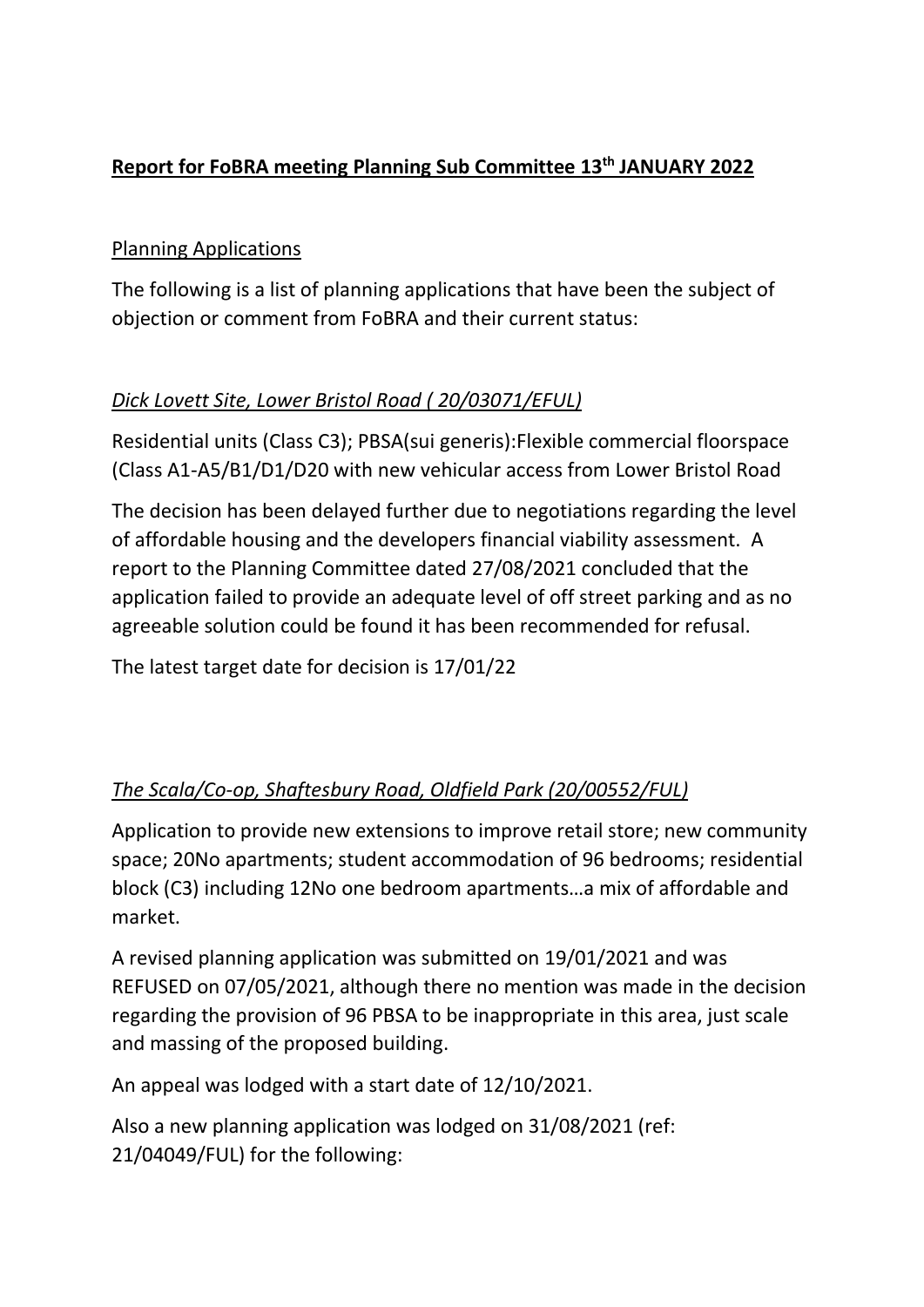Redevelopment of The Scala site including the demolition of existing extensions and new extensions to improve retail store at ground floor level, provide a new community space and student accommodation (16no bed spaces) at first floor levels. Erection of student accommodation including 72no. student bedrooms and associated ancillary space. Erection of a residential block (C3) including 9 no. apartments. Parking for cars and cycles and associated landscaping (Resubmission).

Planning Officers Report dated 17/11/21 has a recommendation Delegate to Permit. The target date for decision is 30/11/21

RECOMMENDATION DELEGATE TO PERMIT

1.) Authorise the Head of Legal and Democratic Services to enter into a Section 106 Agreement to secure:

1. A contribution of £104,880 for or towards the enhancement and maintenance of Public Open Space within the Westmoreland, Oldfield, Moorlands and Southdown Wards.

2. Details of management company and operation of the site and open space; 3. Obligations to secure off-site highway works together with funding of the required Traffic Regulation Order together with implementation costs.

4. The phasing of the development to ensure the delivery of the retail unit and community use in the first phase.

5. The provision of fire hydrants on the development where necessary and a

financial contribution towards their maintenance for 5 years.

6. Funding and implementation of a car club bay

Planning Conditions

Condition 5 (student management plan) has been updated to reflect current practice and to ensure that it covers all relevant matters relating to the management of the proposed student accommodation. Condition 5 is therefore updated as below:

5. Student Management Plan (Pre-occupation)

The student accommodation hereby approved shall not be occupied until a student management plan has been submitted to and approved in writing by the Local Planning Authority.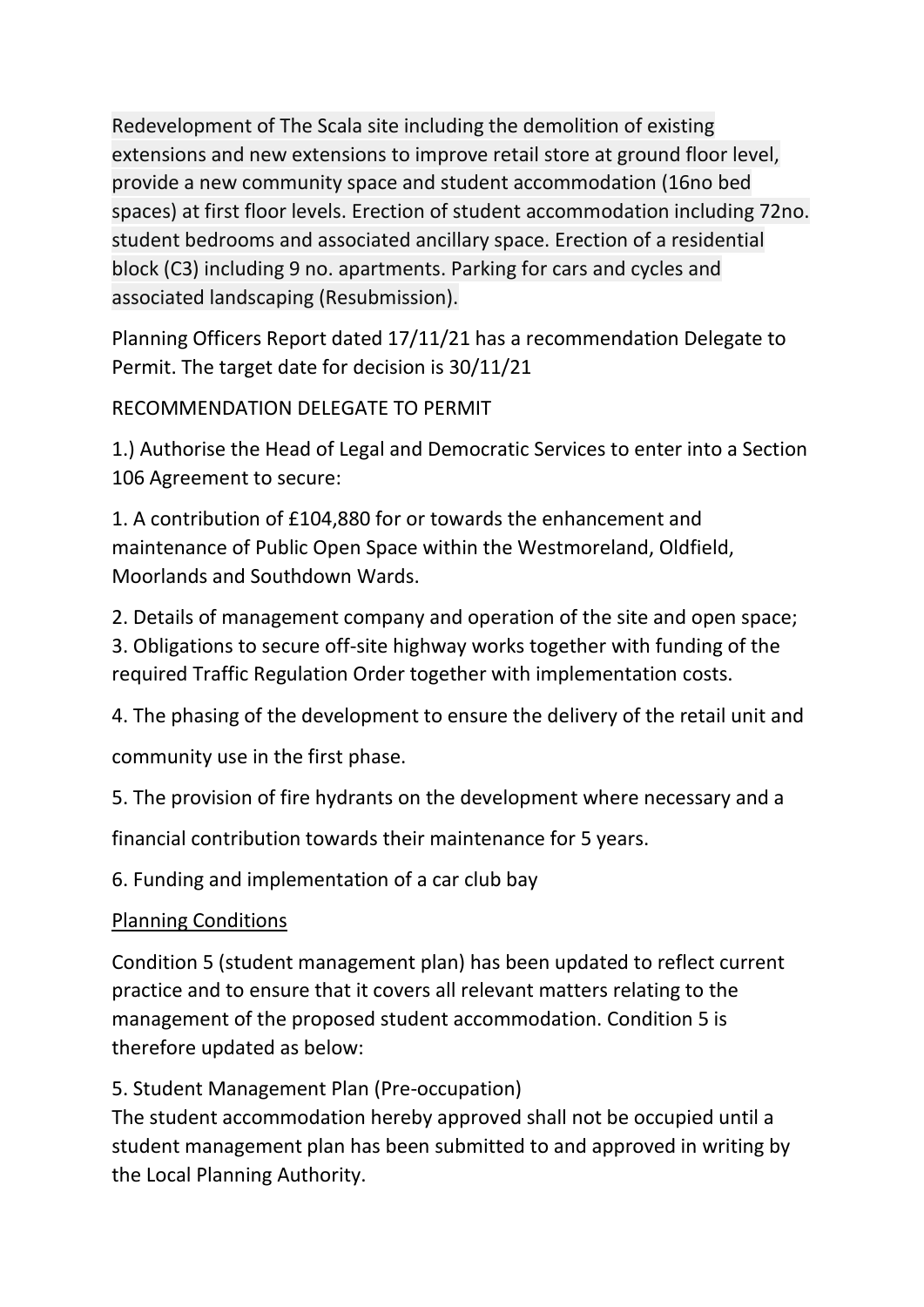The plan shall include the following:

I. A restriction on the use of the parking spaces by students.

II. Measures to prevented student occupiers from parking cars within a 1km radius of the site.

III. The arrangements for student drop off / pick up at the start and end of each University semester.

IV. Details of refuse storage, management and collection.

V. Details of site security and access arrangements.

VI. Details of the 24hr on-site management of the student blocks.

VII. Contact information for third parties to report student behaviour complaints.

The student accommodation use shall thereafter operate only in accordance with the approved student management plan.

Reason: In the interests of highways safety, residential amenity, to reduce potential noise and disturbance and to ensure the good management of the building in accordance with policies D6, ST7 and Northeast Somerset Placemaking Plan

### *Bristol Airport Appeal*

We have objected to Bristol Airports Appeal against NSC's refusal of their planning application to expand the airports throughput of 10ppa to12ppa.

#### The Rec

The appeal regarding the enforcement of the covenants has overturned the decision that the covenants were enforceable.

There is no further information with regard to a planning application.

#### Other Matters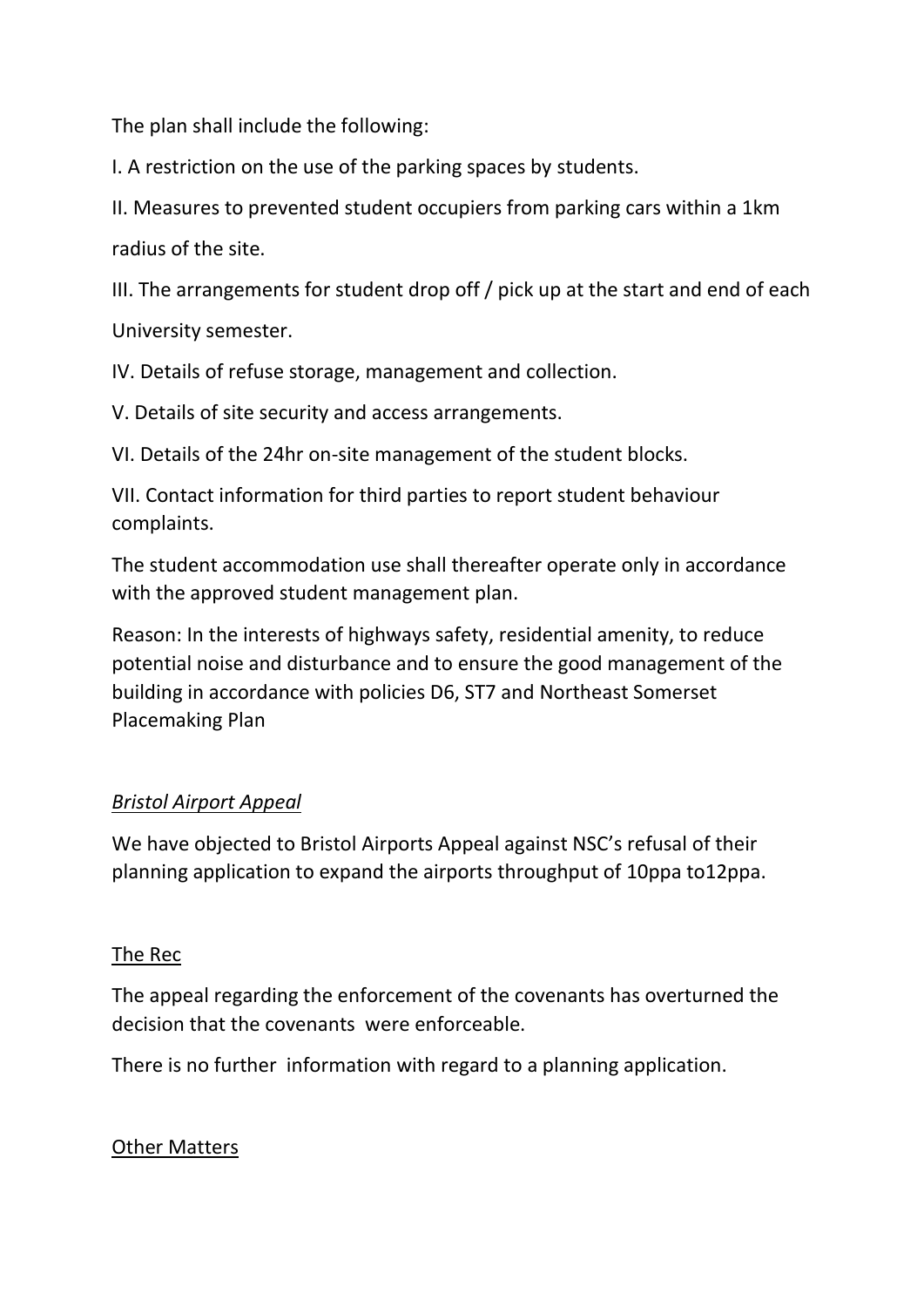### *Local Plan Partial Update Options Consultation*

Banes website explains what happens next:

Results of the public consultation will be published on their website.

Responses received on the Local Plan Partial Update will be submitted alongside the Draft Plan for examination by a planning inspector, appointed by the Secretary of State.

Project timeline: Local Plan Partial Update

Winter 2021 to 2022

Plan submission for examination by a planning inspector, appointed by the Secretary of State (Regulation 21)

Spring 2022

Examination hearings

Summer 2022

Adoption

Supplementary Planning Documents: the timeline for the next stages for the SPDs can be found in the Council's Local Development Scheme.

The partial update is not a new Local Plan, it is an update of parts of the Core Strategy & Placemaking Plan (together comprising the adopted Local Plan for B&NES). The update will not change the plan period, the spatial strategy or the overall housing requirement of the adopted Core Strategy and Placemaking Plan.

The purpose of this Options consultation was to facilitate discussion and generate comment on the options or potential approaches for addressing some of the critical issues facing Bath and North East Somerset.

The stages to adoption are: